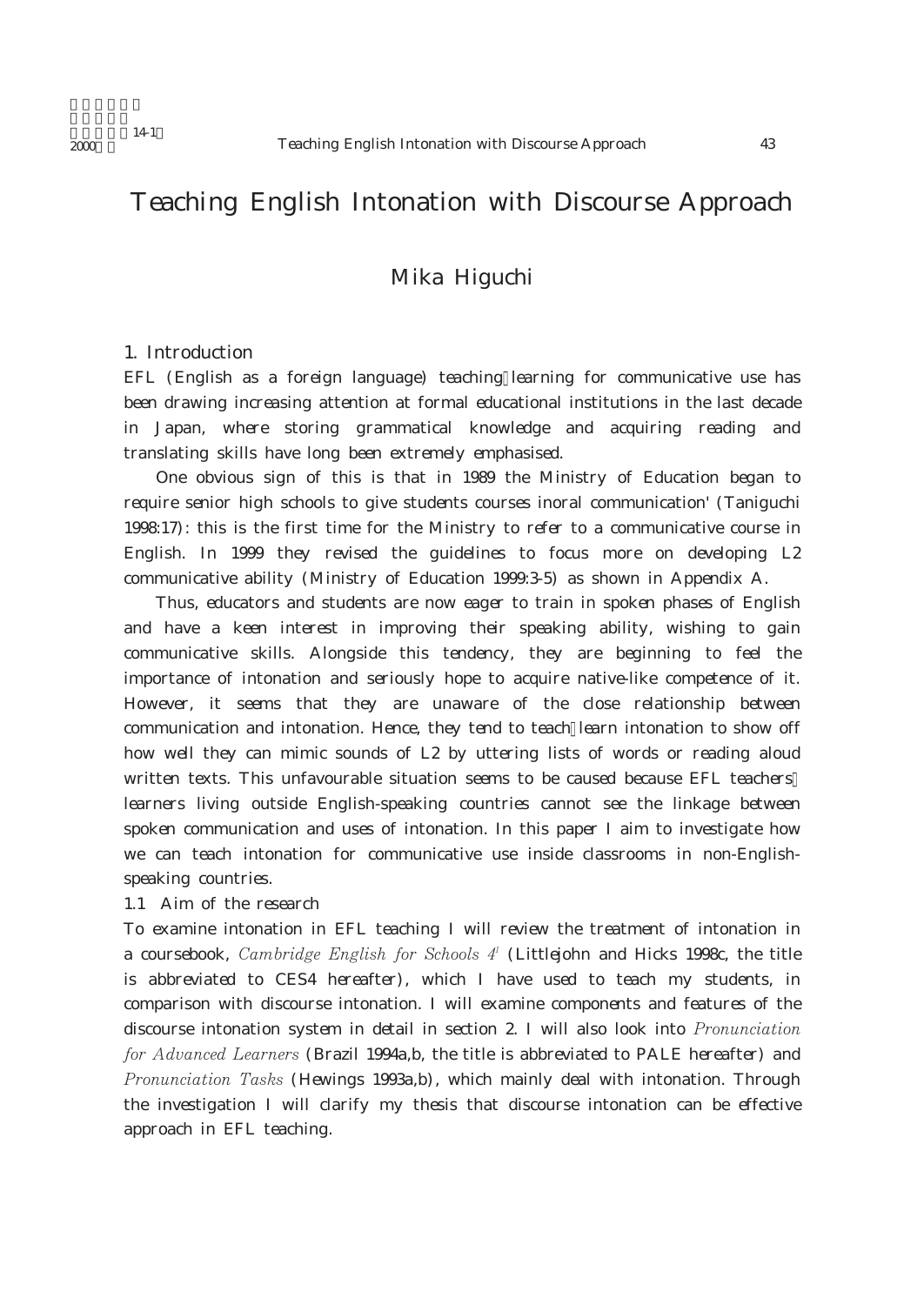1.2 Intended Students

My students to whom I refer in this paper are Japanese native speakers aged 18 to 20, who study at a junior college (a higher two-year educational institution). They have learned English for 6 -7 years under formal instruction and their English skills are estimated as being at a lower-intermediate level.

1.3 CES4

CES4 is a communicative coursebook that aims at lower-intermediate students. The course consists of a total of 32 units and 5 of them provide practice for intonation in the sections called 'Say it clearly!'. There are one or two target sentences for intonation practice in the student's book. Most of these target sentences are extracted from the texts for listening and reading comprehension activities in the same unit. Further exercises of the same kind are provided in the workbook. Considering the fact that the authors have provided so few sections for intonation practice and presented most of the exercises in the workbook, it can be said that CES4 places little emphasis on intonation.

As for the pronunciation teaching, the authors (1998e:148) say:

...good pronunciation is something which takes time to build up as there are many factors involved. Students need to hear a lot of English before they can develop a "feel" for the sounds of English.

Hence, it seems that the authors think students at this level should be more encouraged to assimilate the sounds of English inside themselves rather than to be trained analytically and systematically in this area as the discourse intonation approach does. I will investigate such analytic and systematic features of discourse intonation in section 2.

# 2. Discourse intonation approach

In this section I will discuss discourse intonation approach in detail.

2.1 Definition of intonation

There are various definitions about intonation. Cauldwell and Allen (1997:12) present general agreement of it by summing up the essentials stated by several experts as follows:

(a) the form of intonation centres on pitch and variation on pitch.

(b) there exists a system in intonation.

(c) intonation has meaning, although the nature of that meaning is in dispute.

2.2 Intonation in EFL teaching

There are also various views concerning what is central to the function of intonation. Among them there are three views which can be useful in EFL teaching. The two traditional ways view intonation in terms of grammatical function and attitude emotion; thus they are called the grammatical approach and the attitudinal approach (McCarthy 1991:106-109). Nonetheless, each has its own problems and I will examine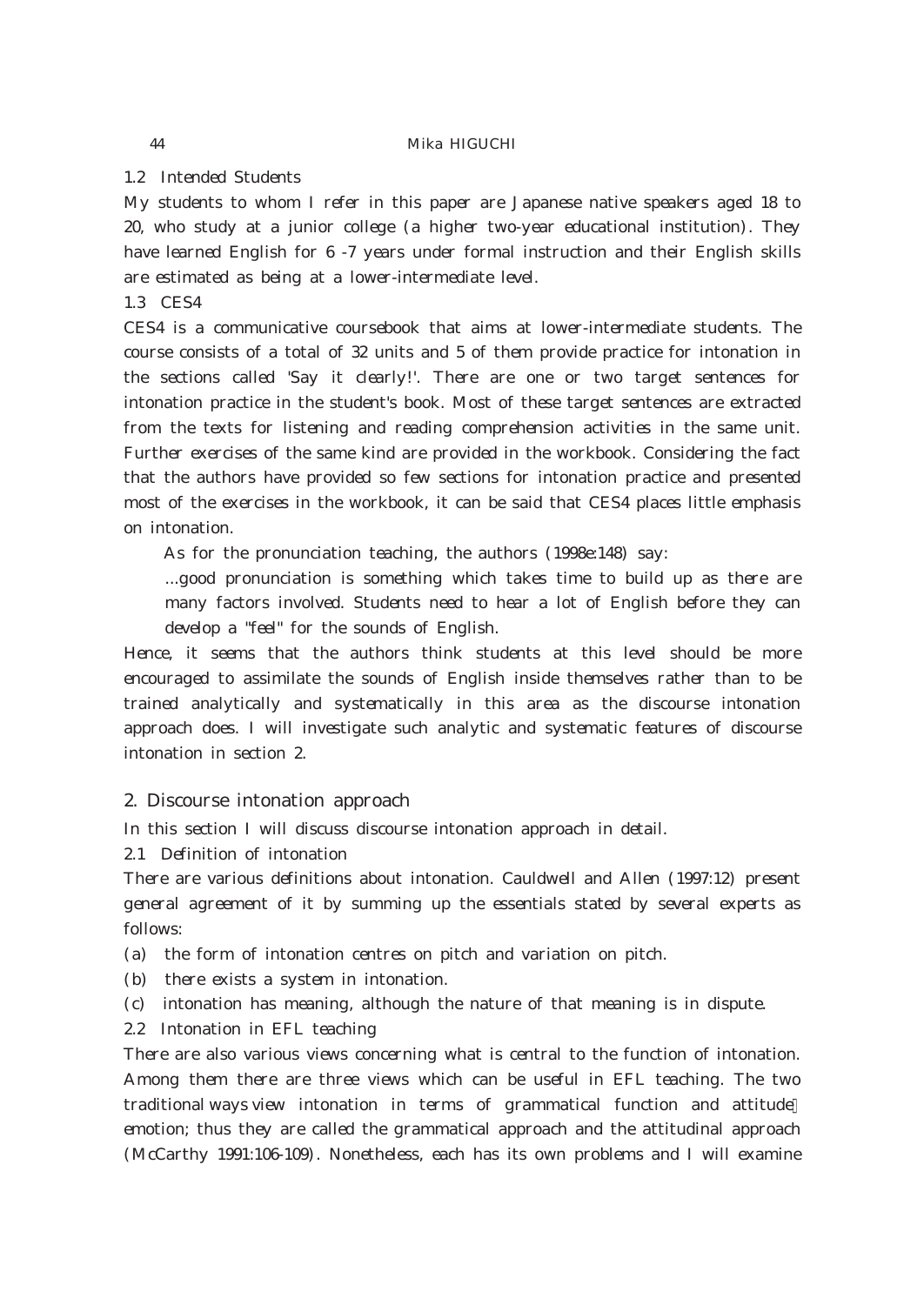them in section 3 by taking examples from CES4. The third one has started to draw attention comparatively recently and is called the interactive approach, which views intonation in conjunction with its interactive role in discourse (McCarthy 1991:109). This label refers to the same approach as what Brazil termed discourse intonation (1978,1980 and 1985) as we will see in the next section. This approach seems to be currently the most convincing of the explanations among the three (McCarthy 1991:109).

### 2.3 Definition of discourse intonation

The discourse intonation approach was developed by David Brazil (1978,1980 and 1985). He studied intonation from the viewpoint of, and in relation to, spoken interaction exclusively. He investigated 'how intonation affects the communicative value of an English utterance' (1995:ix), how intonation functions and what meanings it bears in spoken interaction. Cauldwell and Allen (1997:10) summarise two important points in Brazil's theory:

First, Brazil sees speech as a purpose-driven activity in which speakers and hearers co-operate to reach 'target states' of shared understanding. The conditions governing spoken interaction ... mean that in their move towards that target state, speakers build their message bit by bit, in tone units. ... A second point of importance is that it is not speakers alone who use intonation. Brazil emphasises the interactive nature of spoken communication. Intonation signals play a key role in listening as well as speaking, as they signal a speaker's assumptions and intentions with regard to the shared ground between speaker and hearer.

2.3.1 Systems and choices in discourse intonation

Discourse intonation consists of four systems containing a total of thirteen choices, which can be summarised in the table below:

| <b>System</b> | Choices                                 |                     |                   |
|---------------|-----------------------------------------|---------------------|-------------------|
| Prominence    | prominent non-prominent syllables       | (2)                 |                   |
| Tone          | rise-fall, fall, level, rise, fall-rise | (5)                 |                   |
| <b>K</b> ey   | high, mid, low                          | $\left( \,3\right)$ |                   |
| Termination   | high, mid, low                          | $\left( \,3\right)$ | (Brazil 1995 vii) |

In addition to the thirteen choices, there is a fundamental component called a tone unit in discourse intonation.

2.3.2 Meanings and functions of the 13 choices

Bradford (1998) compactly summarises the meanings and functions of the basic components of Brazil's intonation system as shown in the table below. Her simple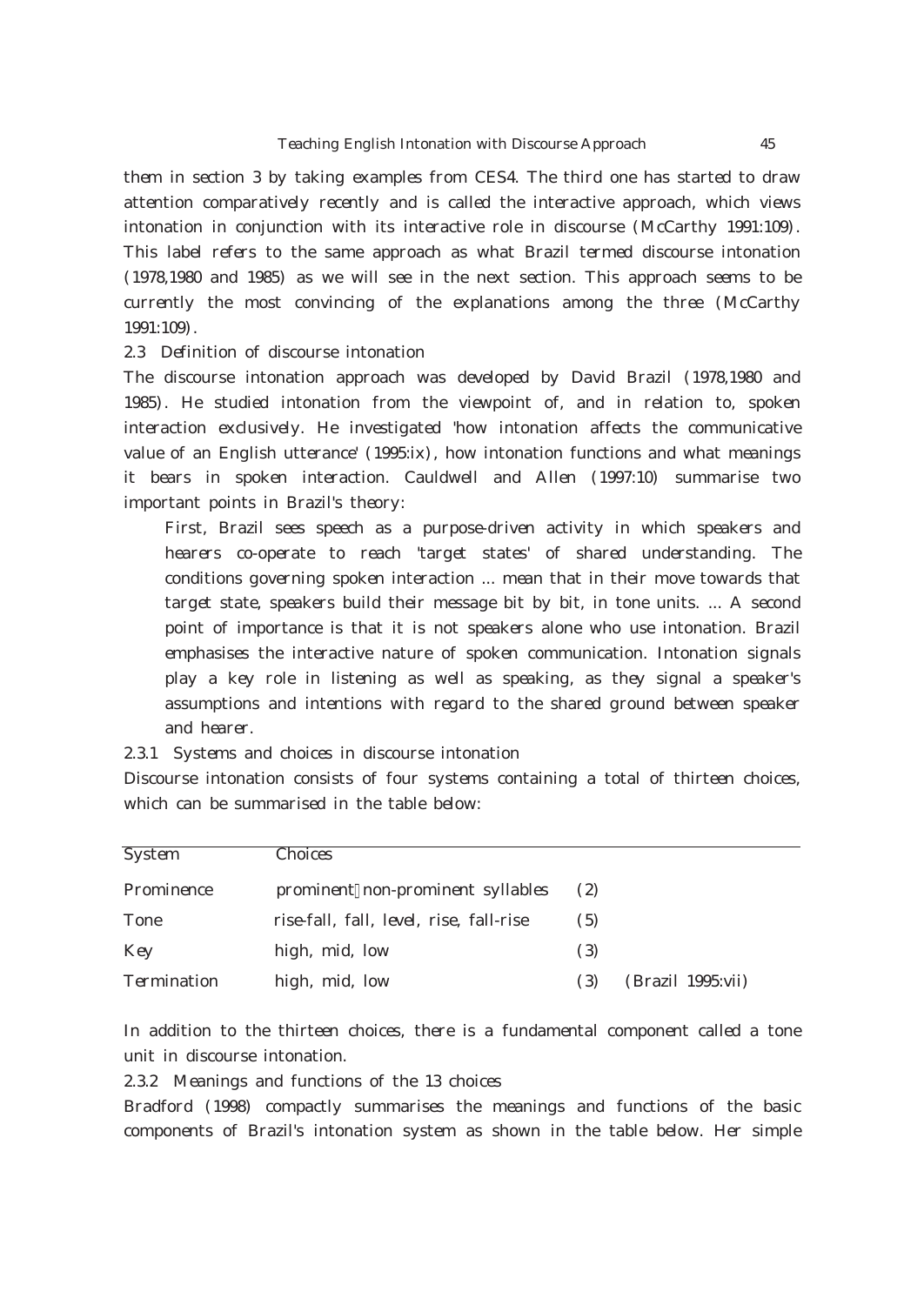description is understandable for intermediate learners too.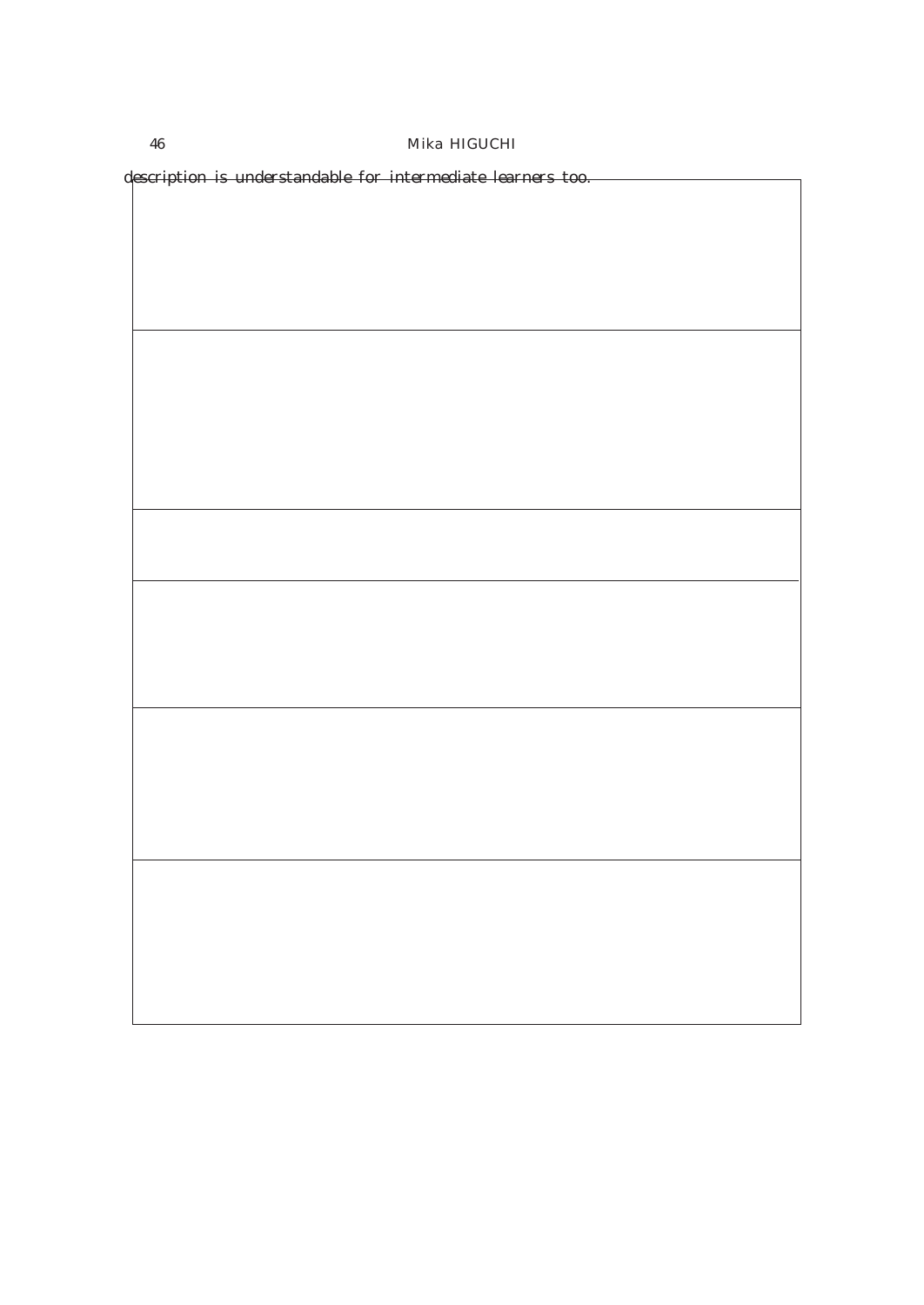### TONE UNIT

There is a division of natural speech which corresponds to the speaker's organisation of what is said into units of information. Each tone unit has a single pitch movement. There is no direct relationship between the tone unit and any grammatical discourse unit.

### PROMINENT SYLLABLE

The tone unit will have, as a minimum requirement, one prominent syllable. It may have two, but very rarely more. The distribution of prominence is relative to the communicative value of the word (sometimes the syllable) at that point in the developing discourse. Thus, by assigning a prominent syllable to it, the speaker marks it as significant.

### ONSET

The first prominent syllable of a tone unit.

### TONIC SYLLABLE

The tonic syllable is the minimum element, the defining characteristic of the tone unit. It is the place where the major pitch movement begins, and marks the focal point of the message.

#### **TONES**

The pitch movement that begins at a tone syllable is called a tone. There are two broad classes of tones: those which finally fall (proclaiming), and which finally rise (referring). This binary system represents the main meaning contrast, each of the tones having a particular communicative value.

# **KEY**

This system operates between successive tone units, and involves the varying of the pitch level beginning at the onset, compared to the proceeding units. For any speaker there is a 'normal' pitch level, easily perceived by interlocutors, which Brazil calls 'mid'. The rising of this level is called High Key, the lowering of it Low Key.

### (pp.9-10)

As for the key and termination, the former is the choice associated with the onset first prominent syllable and the latter is that associated with the tonic last syllable (Brazil 1995:11).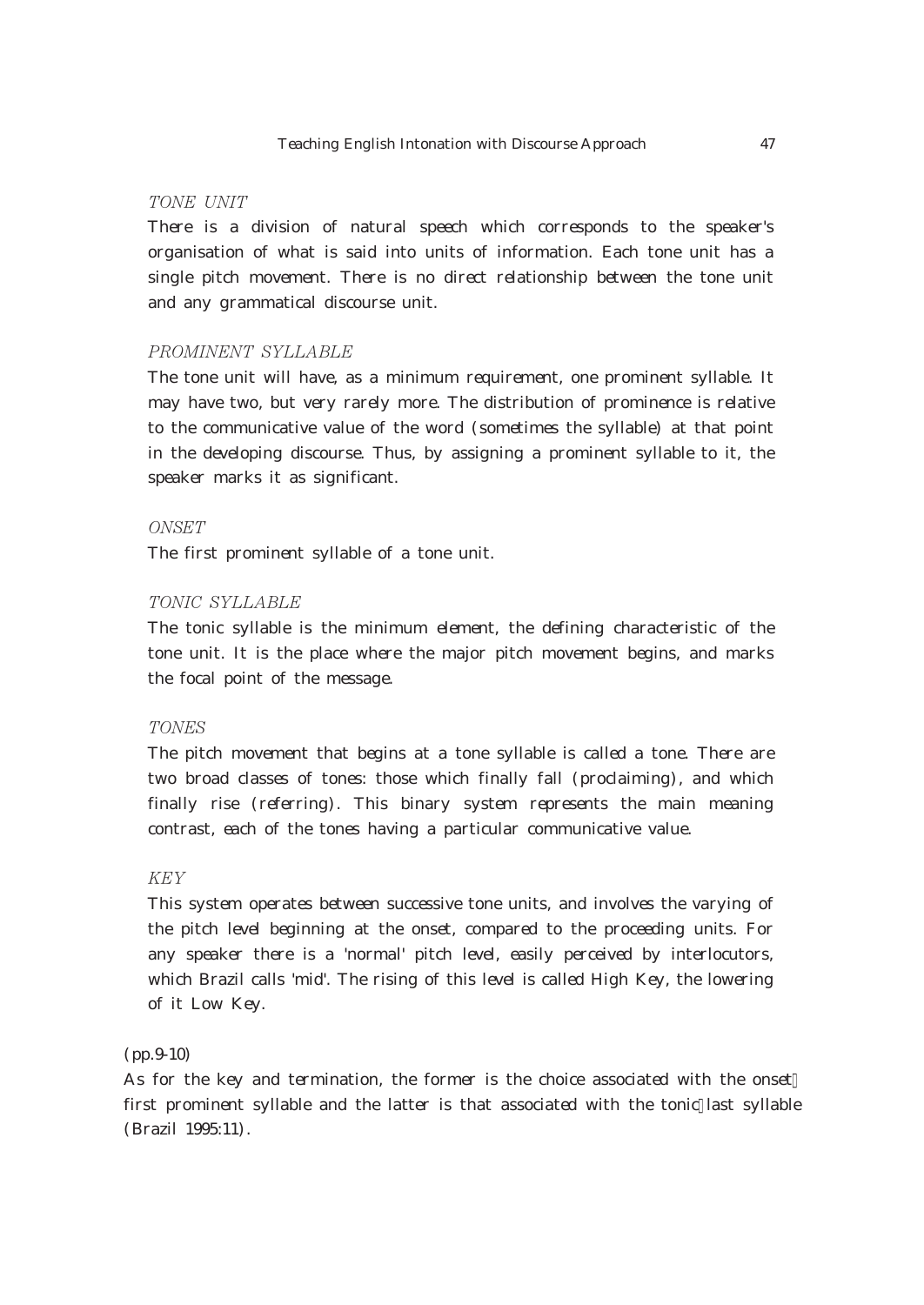2.4 Discourse intonation for EFL learners

Let us see how the theory and system of discourse intonation can contribute to EFL learning.

2.4.1 Intonation acquisition in L1 and L2

We have heard discouraging opinions such as the one by Roach (1991:135) concerning the difficulty in acquiring L2 intonation, stressing that L2 learners should follow the close process of L1 intonation acquisition<sup>2</sup>. Nonetheless, since L1 acquisition highly depends on L1 intuition, adapting an artificial process of L1 intonation acquisition seems to be impossible after childhood.

Bradford (1998.2) tells about the relationship between native speaker's intuition and intonation patterns:

In speech of native speakers intonation is planned at a deeply subconscious level, the units and contours being mapped out in the speaker's mind before he she decides which words he she will use. Native speakers respond intuitively to the intonation used by other native speakers. Foreign learners may need to discuss this seemingly complex phenomenon, and we must, therefore, find some way of enabling the learner to capture the fleeting moment and analyse it.

The discourse approach enables EFL learners to obtain the L2 intonation system by teaching them how to take an analytic attitude towards phenomenon of intonation. 2.4.2 Discourse intonation and PALE

Criticising conventional opinions such as that of Roach (1991), Brazil states that simple exposure to L2 is not enough and without some experience in listening systematically to the sounds of speech, and without a consequent awareness of what to listen for, much of what learners hear tends to wash over them and have little effect upon what they do themselves (1994a:2).

To enable EFL students to listen systematically and grasp analytically how intonation sounds and works, Brazil presents a coursebook PALE (1994a,b) based on his discourse approach. He gives pseudo-real conversations and monologues, both of which seem to be created on the basis of the data he had collected, in the settings of spoken interactions. Thus each text can preserve authenticity and naturalness enough to be used for a discourse intonation approach, yet contain well-organised facets as a coursebook for foreign learners.

In section 3, I will discuss the merits of taking a discourse intonation approach in EFL teaching.

### 3. Merits of teaching discourse intonation

In this section I will argue about the merits of teaching discourse intonation in comparison with grammatical and attitudinal intonation approaches by taking examples from CES4 (1998c,d,e).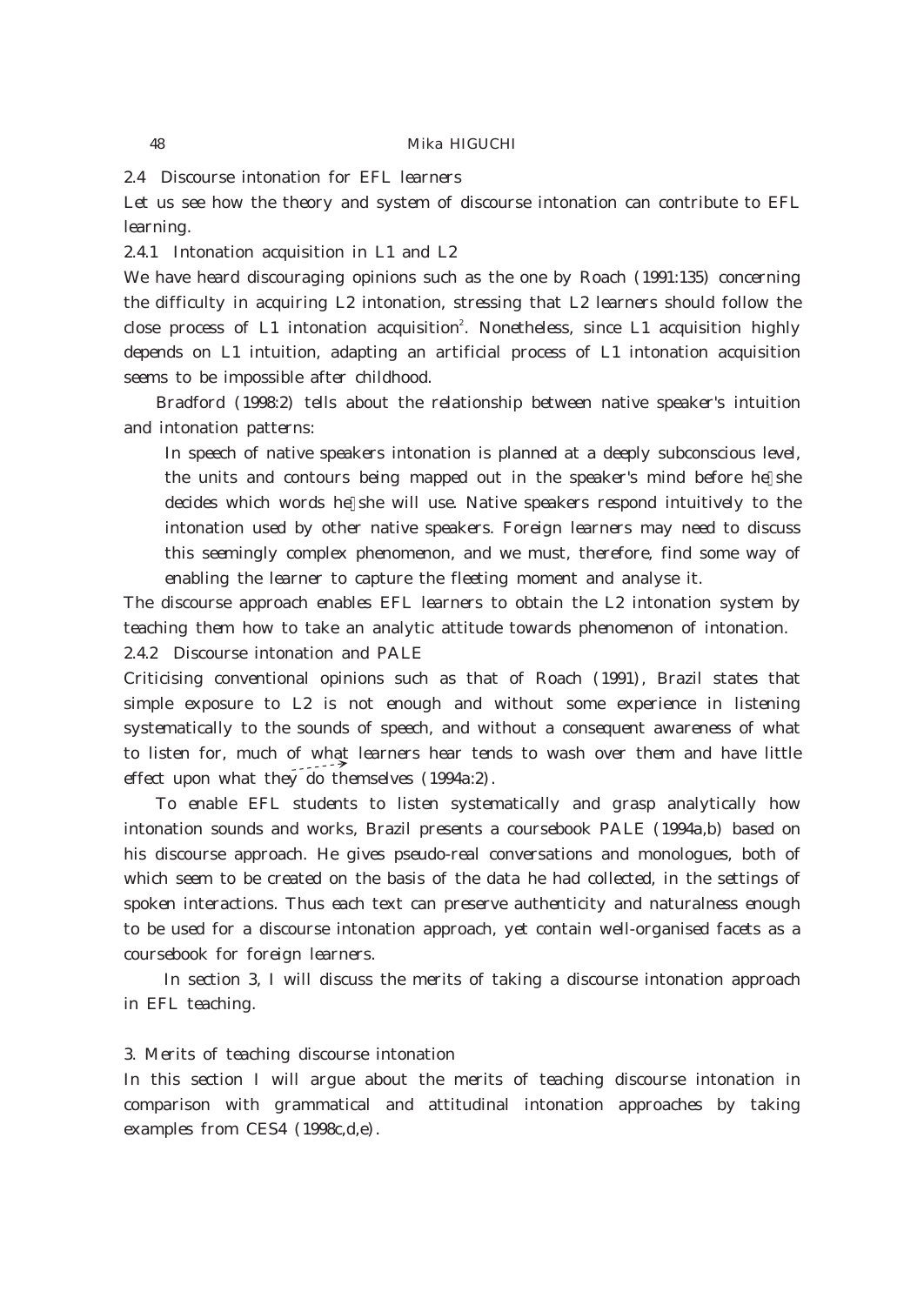#### 3.1 Manageability

As Hewings and Cauldwell point out (Brazil 1995:vii), the most advantageous point of discourse intonation approach over grammatical and attitudinal ones is its manageability. Since it is composed of a total of 13 choices, students can manage to memorise it in a certain period of training time to utilise it in both natural settings and classroom spoken activities.

3.2 Problems with grammatical and attitudinal approaches

Grammatical and attitudinal intonation approaches have been widely used in EFL teaching; nevertheless each has its own problems. The former focuses on a sentence's grammatical pattern and structure alone, though there are no one-to-one relationships between sentence-type and tone of intonation. (McCarthy 1991:107, Bradford 1998:9). Compared to the total of 13 choices in discourse intonation in attitudinal approaches students need to know a large number of attitudinal meanings conveyed in intonation (Hewings and Cauldwell 1995:vii). McCarthy criticises the latter approach by pointing out that attaching attitudinal emotive labels to each tone is enormously messy and fruitless because almost any emotion can be accompanied by any tone contour as displaying a particular attitude or emotion (1991:107).

3.3 Grammatical intonation approach in CES4

Unit 3 of CES4 (1998c) provides intonation practice on yes no questions. The target sentences presented in the student's book are extracted from a dialogue for listening and reading comprehension activities. However, the target sentences and the same type of exercises in the workbook are presented as isolated sentences without contexts.  $331$  Yes/no question

The target sentence in the intonation practice part in the student's book is

(1) Can you tell us about it? (1998c:13)

The authors instruct students that the intonation of yes no questions usually goes up at the end (ibid.), putting an arrow from 'a' of  $about$  to 't' of it as I do with the dotted line just above the sentence. Namely, they instruct students to pronounce (1) using rising tone. Several similar sentence patterns are provided in the workbook and each is pronounced using rising tone on the audiotape. However, when we listen to the conversation version from which (1) is extracted, (1) is pronounced using falling tone. 3.3.2 Pseudo-real conversation

This conversation is an interview about racing pigeons between an interviewer and a man named Mick whose sport is racing pigeons, as shown in Appendix B. This dialogue is created and recorded as if the interview was done in a natural setting; thus we can see it as a pseudo-real conversation.

 $333$  Falling tone in yes/no question

I put the number 2 to the sentence extracted from the conversation to distinguish it from the decontextualised one previously numbered 1.

(2) Can you tell us about it? (Littlejohn and Hicks 1998e:29)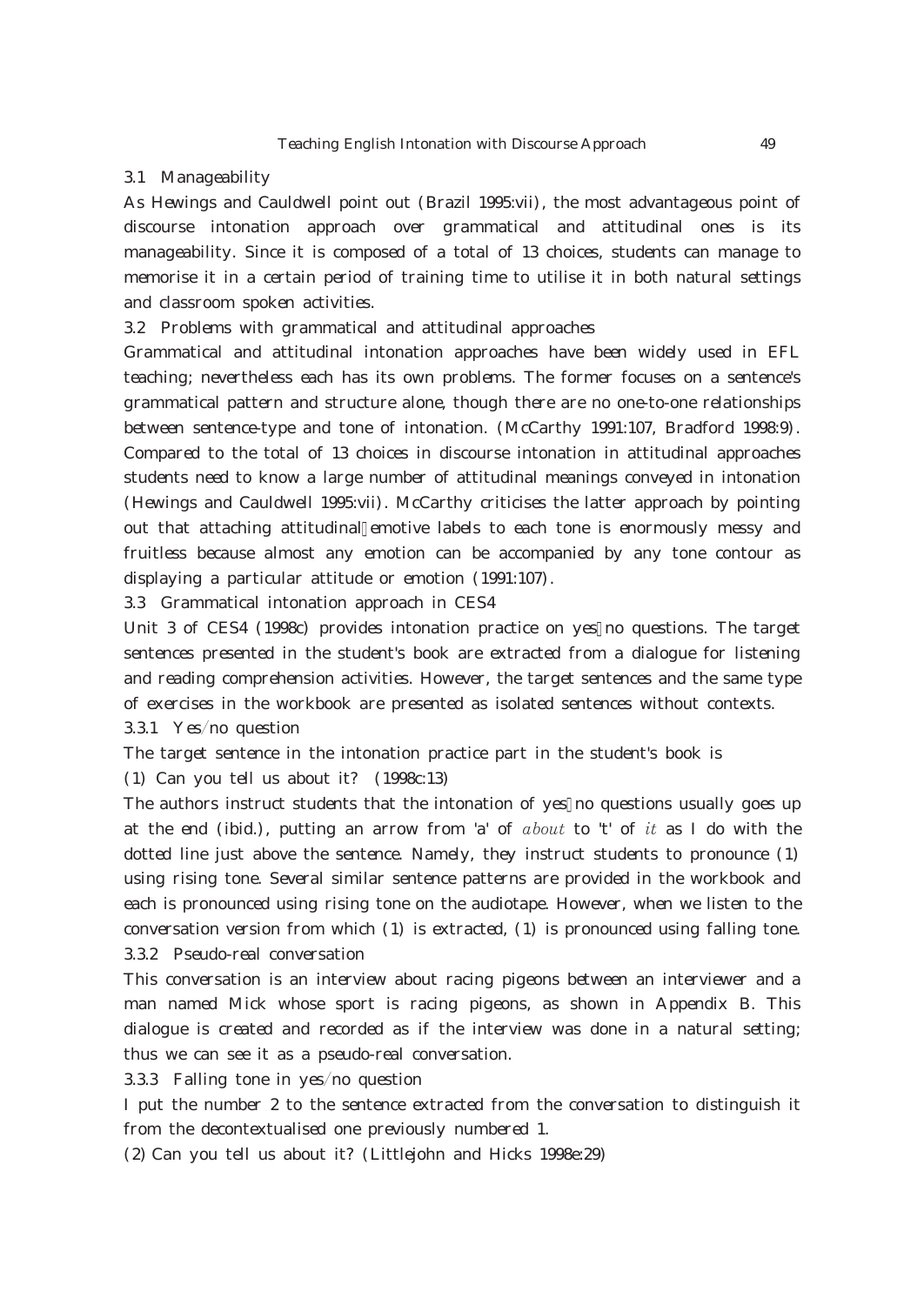Listening to the conversation on the audiotape, (2) is pronounced

(2a)  $\qquad$  can you tell us aBOUT IT ?<sup>3</sup>

The falling tone is used in the conversation. According to the tone choice of discourse intonation (Brazil 1994a: 43), the speaker of  $(2)$ , here the interviewer, uses the falling tone because she has got no advance knowledge about racing pigeons and everything Mick is going to tell will be new to both her and those who will hear read the interview afterwards.

Suppose  $(2)$  is pronounced using rising tone as the authors instruct.  $(2)$  with rising tone sounds as if the interviewer has got a certain degree of knowledge about racing pigeons, and is going to control the whole interview by giving questions to Mick to check whether her understanding about racing pigeons is right or not. Moreover, choice of rising tone in (2) could be interpreted that the interviewer is stressing that she is to control the conversation as the dominant speaker (Brazil 1995:56) by using the tone at the very first question. In fact in the conversation it appears that the interviewer chooses to talk to Mick in a non-dominant-like manner (Brazil 1994a:56) for several reasons. One is that she rather wants to leave the flow and the content of the interview up to him because she does not have enough knowledge about racing pigeons to control the talk. Secondly, she refrains from taking a dominant role in order to make him talk as freely as possible, which eventually creates the friendly atmosphere we can hear throughout the interview.

 $334$  Fall-rise tone in yes/no question

Another yes no question in the same conversation is pronounced using fall-rise tone by the interviewer.

(3) But aren't all pigeons the same? (Littlejohn and Hicks 1998e:30)

 $(3a)$  $\mathcal{I}$  but AREN't all pigeons the SAME ?

(3) is spoken in response to Mick's comment 'pigeons can be trained to fly back to where they live'. (ibid.) Thus, the fall-rise tone in (3) is used to 'make sure' (Brazil 1994a:43) whether her assumption that not all pigeons can fly back to where they live is right.

Through investigating  $(1)$  and  $(2)$ , we have seen that there seems to be differences in tones when a sentence is spoken either in context or without a context. (3) clarifies that tone choice depends on the context. It ought to be emphasised that intonation matters only in spoken interaction; in other words, intonation plays no role in an isolated sentence which can affect nobody nothing in reality. Hence, it can be said that a grammatical approach using isolated sentences does not fit in with real uses of intonation, while a discourse approach agrees more with the natural phenomenon of intonation.

3.4 Attitudinal approach in CES4

Let us look into the intonation practice in unit 28 of CES4 (1998c), where the authors instruct about intonation with an attitudinal approach concerning whether a speaker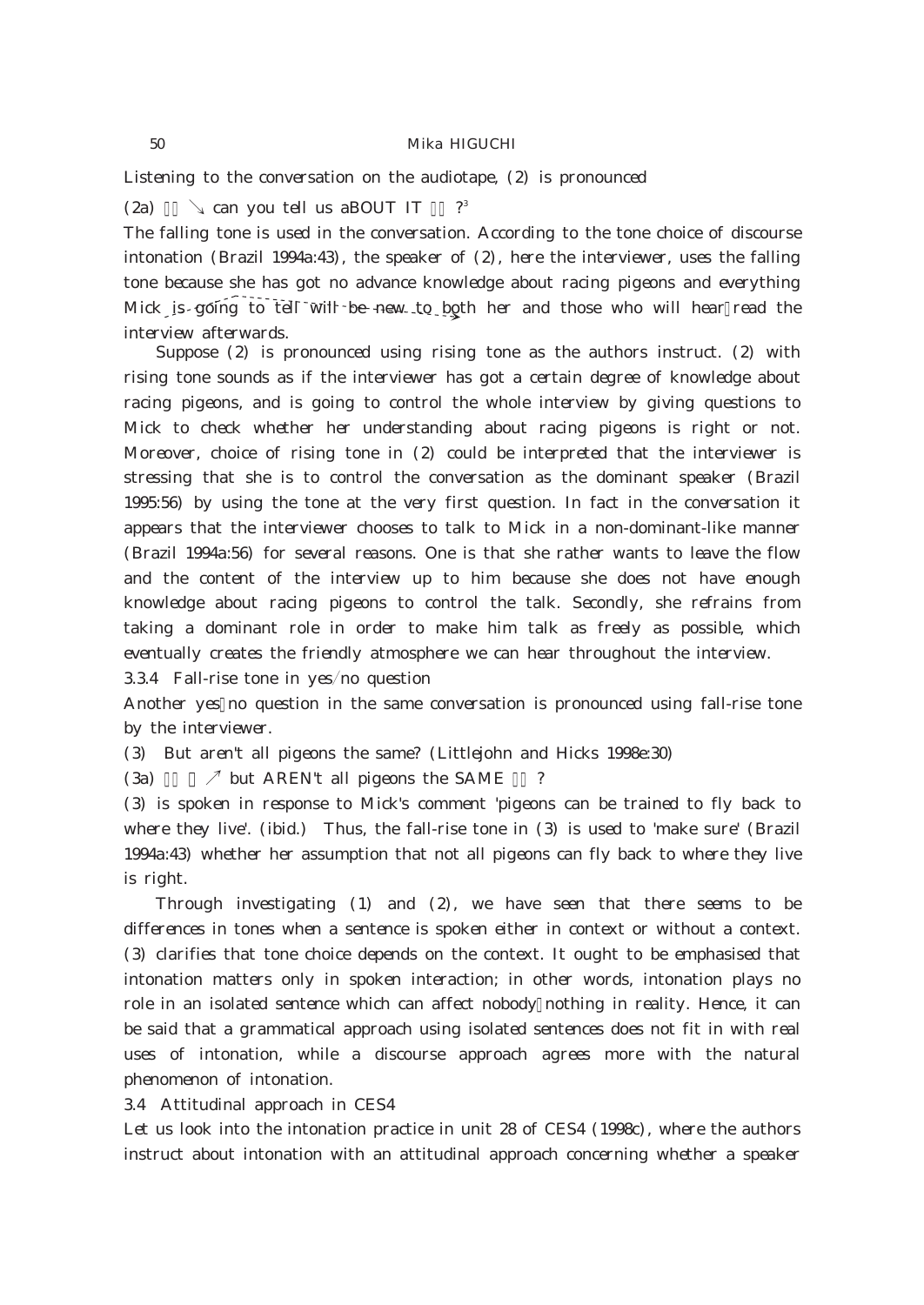utters a sentence enthusiastically or unenthusiastically. The intonation practice in this unit is to figure out whether each utterance is pronounced enthusiastically or unenthusiastically on the audiotape.

The following is the target sentence extracted from the text for reading and listening comprehension activities, which is supposed to be done prior to the intonation practice.

(4) We do so many different experiments. (Littlejohn and Hicks 1998c:113)

They put an arrow, which indicates to go up from  $we$  to the beginning of many and go down from the same point to the end, as I do with the dotted line, explaining that the speaker of (4) utters it with the voice going down from high to low because she is enthusiastic about what she is talking about. (ibid.)

 $34.1$  Attitude/emotion and context

The text from which (4) is extracted is created as a school newspaper article written by a student reporter named Rita. She interviews a doctor about her experiment on sleep. In Rita's report what the doctor says to her is written in direct narration. So in the audiotape the descriptive part is spoken by a woman as Rita, while what the doctor said is spoken by another woman as the doctor. To continue the same type of practice as (4), the authors provide a short conversation composed of six pairs of questions and answers, which is based on Rita's report but not the conversation between her and the doctor.

Even though Rita's report and the short conversation are seemingly contextualised, as shown in Appendixes C and D respectively, one fatal point is that it is impossible to see the reason inside the texts why each speaker needs to be so enthusiastic. Looking through Rita's report, what the doctor tells her is rather a commonplace matter that many of us have already known about. In fact it seems funny to hear the doctor speaking about her experiment so enthusiastically. The doctor would explain more calmly about her current experiment and some well-known facts concerning it to Rita as a novice in this field in a natural setting similar to this. If the authors dare make the doctor speak enthusiastically, they need to interweave up-to-date facts about sleep into the texts. Likewise, the conversation in the workbook also appears to be too common to talk enthusiastically. There is almost no necessity to speak enthusiastically in terms of the context for the given topic of experiment on sleep.

## 3.4.2 Intonation and context

McCarthy says that it seems almost any emotion can be accompanied by any tone (1991:107), hence coursebook writers ought to interweave the necessity of speaking enthusiastically into the contexts if they dare instruct intonation according to an emotional attitudinal approach. It is assumed that how people express attitudes and emotion is a complex combination of vocal cues, intonation, lexis, non-verbal behaviour and contextual factor. (McCarthy 1991:108), and Brazil stresses that every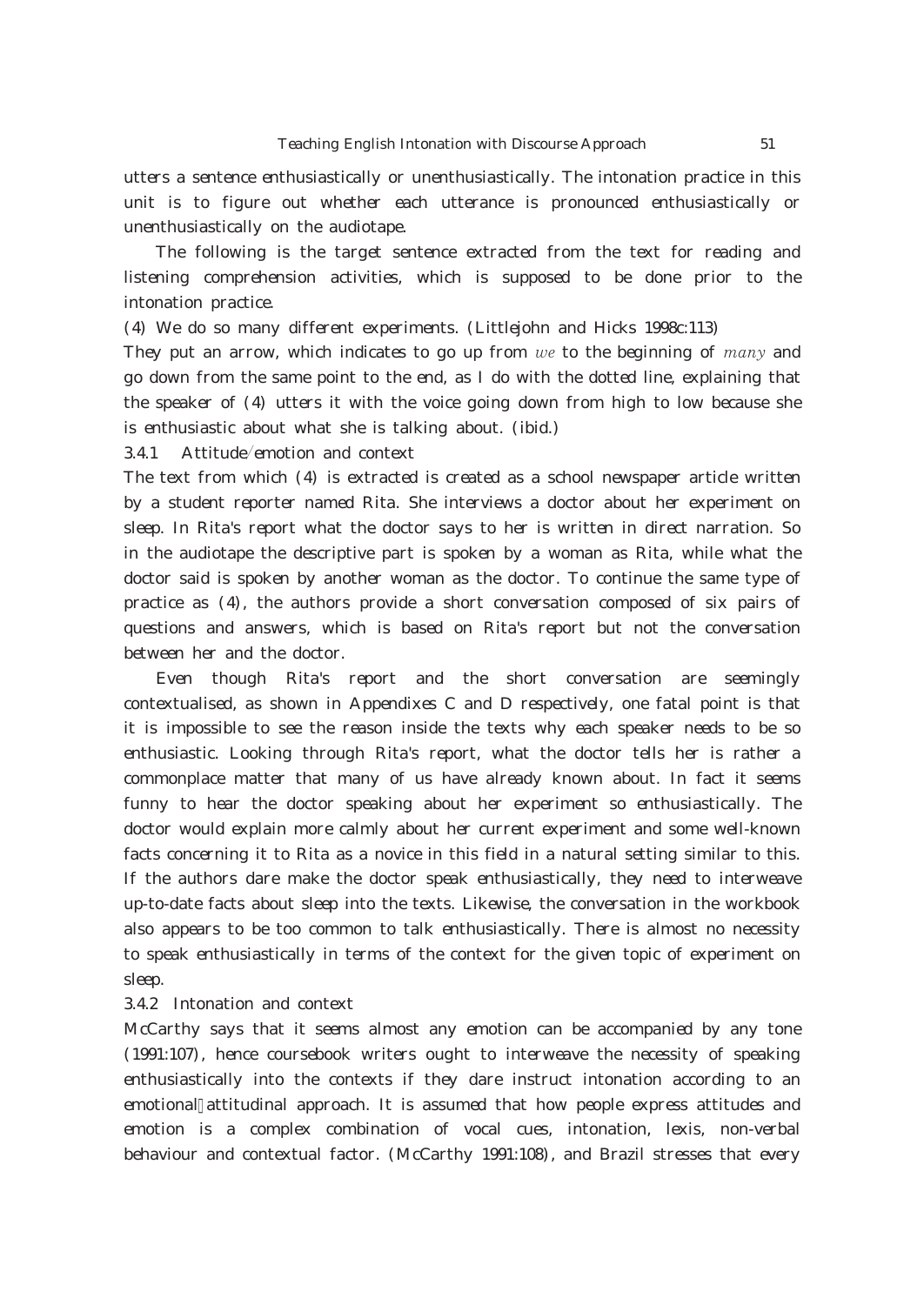aspect of pronunciation is related to the communicative context (1994b:4). Intonation plays a vital role in pronunciation; therefore, contexts should receive the primary focus in teaching learning intonation.

Grammatical and attitudinal approaches do not explain or fit with real uses and functions of intonation because they ignore contextual factors. Discourse intonation emphasises communicative contexts and the interactive nature of spoken communication, and regards that intonation is central to spoken interaction (Cauldwell and Allen 1997:10). Thus, it can be said that the discourse intonation approach is far more convincing in EFL teaching learning than grammatical and attitudinal ones.

### 4. Discourse intonation and lower-intermediate students

In this section I will discuss the problems in teaching discourse intonation to lowerintermediate students, and also some devices to utilise the approach for those at this level.

In my teaching to small groups of lower-intermediate students, I tried using unit 1 of PALE (1994a) and *Pronunciation Tasks* (Hewings 1993a, henceforth PT), part  $6$ of which is based on discourse intonation, as books mainly dealing with intonation alongside Cambridge English for Schools 3 (Littlejohn and Hicks, 1998a, henceforth  $CES3$  and 4 as our main coursebook<sup>4</sup>.

4.1 Learning with PALE

As for PALE, we took a longer time than we should have to go through part 1 of unit 1, largely due to the fact that the book's level was much higher than the students' ability at that time. Yet they were so concentrated on my explanation about the three basic components of discourse intonation, tone unit, prominent and tonic syllables, that they did fairly well with the exercises in part 1 of unit 1 of PALE.

On finishing the part, I tested how much they had understood those three basic components by having them mark tone unit boundaries, prominent and tonic syllables on a monologue from unit 28 of CESS. They had already done most of the unit; thus they understood the background of the text without additional explanation. The speaker of the monologue reads it slower than they do in PALE. The students did almost perfectly with the test.

A little later on, we did a role play practice, in which each student had a role and read aloud her part. Although I asked them to remember and utilise the three components of discourse intonation, they only read it aloud in their own ways disregarding the instructions in PALE.

4.2 Learning with PT

Next, I used part 6 of PT to teach discourse intonation to another small group of lower-intermediate learners. This time we proceeded more quickly than the group with PALE because the exercises in PT were simple for them since the book aims at pre-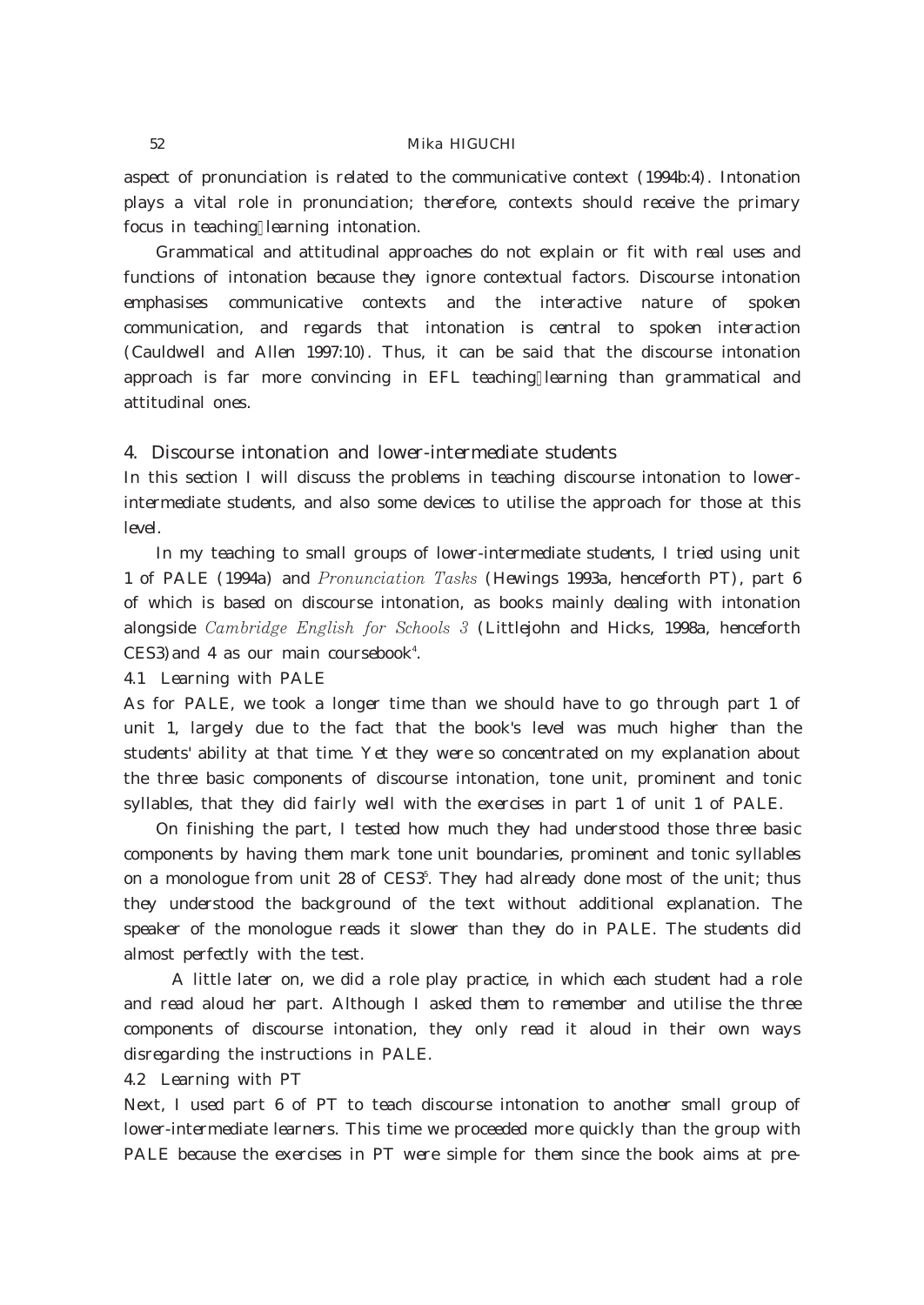intermediate students. In part 6 of PT the author refers to three types of tones, falling, fall-rise and rising, as well as tone unit, prominent and tonic syllables.

One thing made clear in learning with PT is that the lower-intermediate students already have acquired unfavourable and awkward intonation so firmly that they have a lot of difficulty to reproduce patterns just as the speakers in the audiotape do, even when the sentences are so short. This problem occurred in many sentence patterns and rather significant frequency appeared when pronouncing yes no questions. I will discuss this issue further in section  $4.4$ , yet here I could mention that remedying intonation can be as hard as starting it from scratch. Then the second group also turned to CES4 and did a role play. This group did not utilise what they learned in PT either despite my telling them to do so. Thus, the two cases show that lowerintermediate students can relatively soon come to utilise the discourse intonation system as hearers, but have a lot of difficulty to use it as speakers.

4.2.2 Problem with PT

One reason why part 6 of PT did not work well may be that each short conversation and exercise in it lacks enough context needed in spoken interactions, although the author designs the exercises in relation to discourse intonation. We need to keep in mind Brazil's observation (1994b:4):

The emphasis is not upon pronouncing words, or even sentences. It is rather upon speaking language which is *carrying a message*, and doing so in some situation in which that message matters to both speaker and listener.

It seems that too short a conversation cannot fulfil the function of carrying a message enough to affect both speaker and listener even as a practice in a coursebook. 4.2.3 Students' understanding about theory

Hewings says to teachers that students do not necessarily need explanations of the background of the intonation exercises (1993b:63). He appears to have thought that explanations about discourse intonation should be beyond pre-intermediate learners' ability, worrying that it would end up confusing them rather than facilitating their command of intonation. Nevertheless, I would say from experience with my lowerintermediate students that when students are adults and young-adults at the levels of intermediate or higher, they could well understand the basis of Brazil's theory in simplified description like the one by Bradford (op.cit), which I presented in section 2.3.2. My students found it helpful to be told the background information to proceed with intonation practice based on Brazil's theory. It sometimes happens among adult learners at formal institutions that their understanding about basic English linguistics is better than their current skills of general English, especially aural-oral ones. Thus, it can be said that whether to explain a fundamental theory of a practice to students should depend on their intellectual capacity in a wider sense, not only their L2 skills.

4.3 When to start discourse intonation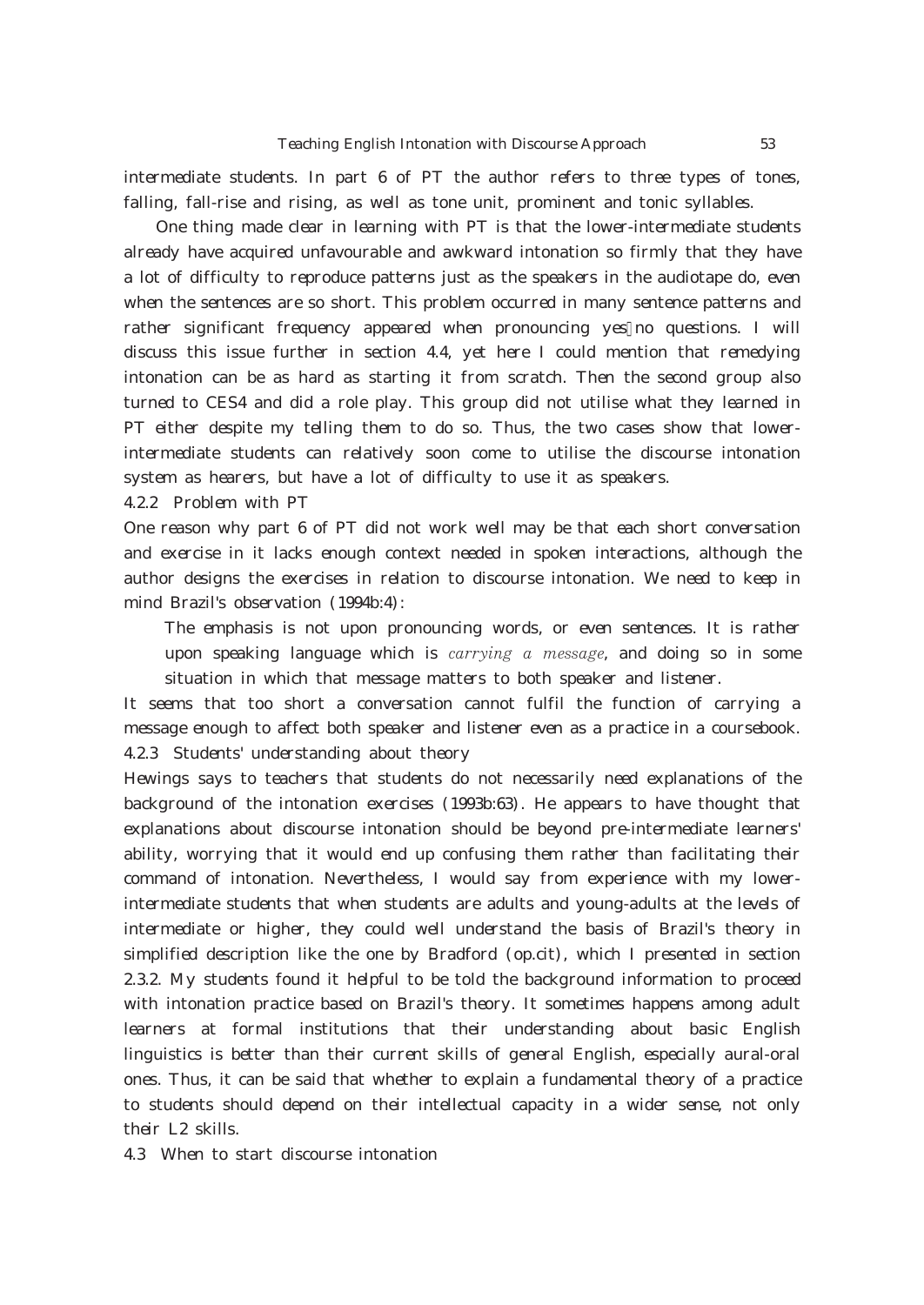It seems too early to start teaching discourse intonation to pre-intermediate learners because their skills and knowledge have not achieved the level where meaningful interactions can be produced and interpreted. Yet, it would seem to be too late to wait till they have reached an advanced level, even though Brazil tells us that those who have achieved an advanced level in written English are suitable to start using PALE (1994a:1). As I will examine in section 4.4 Japanese lower-intermediate EFL learners seem to have acquired seriously awkward intonation. Starting discourse intonation teaching may work well at intermediate level to both build a proper L2 intonation system and remedy awkwardness of students' existing intonation.

4.4 Difficult intonation pattern

Let us examine why Japanese EFL learners at a lower-intermediate level find it so difficult to pronounce short yes no questions, using examples from PT:

(5)A: Do you want some grapes?

B: No, thanks. I don't like them.

(6)C: Does Pat know the answer?

D: I'll ask her. (Hewings 1993a:62)

Both (5) and (6) are pronounced using falling tone. As for (5), it ought to be falling tone to find out if B wants some grapes because we can see A does not know if B likes grapes or not till she hears B's answer. However, it seems both falling tone and fall-rise tone are possible in (6), judging from D's reply, because C can either find out new information about Pat by asking D, or check if her expectation of Pat's knowing the answer is right by questioning D. The vagueness of (6) might have happened because of the conversation's shortness and lack of sufficient context.

(5)and (6) are pronounced on the audiotape as

 $(5a)$   $\downarrow$  do you want some GRAPES ?

 $(6a)$   $\downarrow$  does PAT know the ANswer ?

The following are my students' pronunciations:

 $(5s) \qquad \searrow$  do YOU WANT  $\sqrt{ }$  some GRAPES ?

(6s)  $\downarrow$  does PAT KNOW  $\quad$  the anSWER ?

Two problems are revealed here. For one thing, they pronounce yes no questions always using rising tone regardless of its function: finding out or making sure (Brazil 1994a: 43). This is largely due to the grammatical intonation approach, which is much more frequently taken in Japan than attitudinal and discourse ones. In (6s) to make a rising tone at the end of the sentence, my students cannot help but put stress on the second syllable of answer and this is caused partly by their ignorance of stress and syllabification. Generally EFL teachers in Japan seldom teach pronunciation symbols and syllables, so students often do not know about them well even after several years of learning.

Another problem is that they have such a strong tendency to pronounce a sentence in accordance with grammatical structure. They divide each sentence into two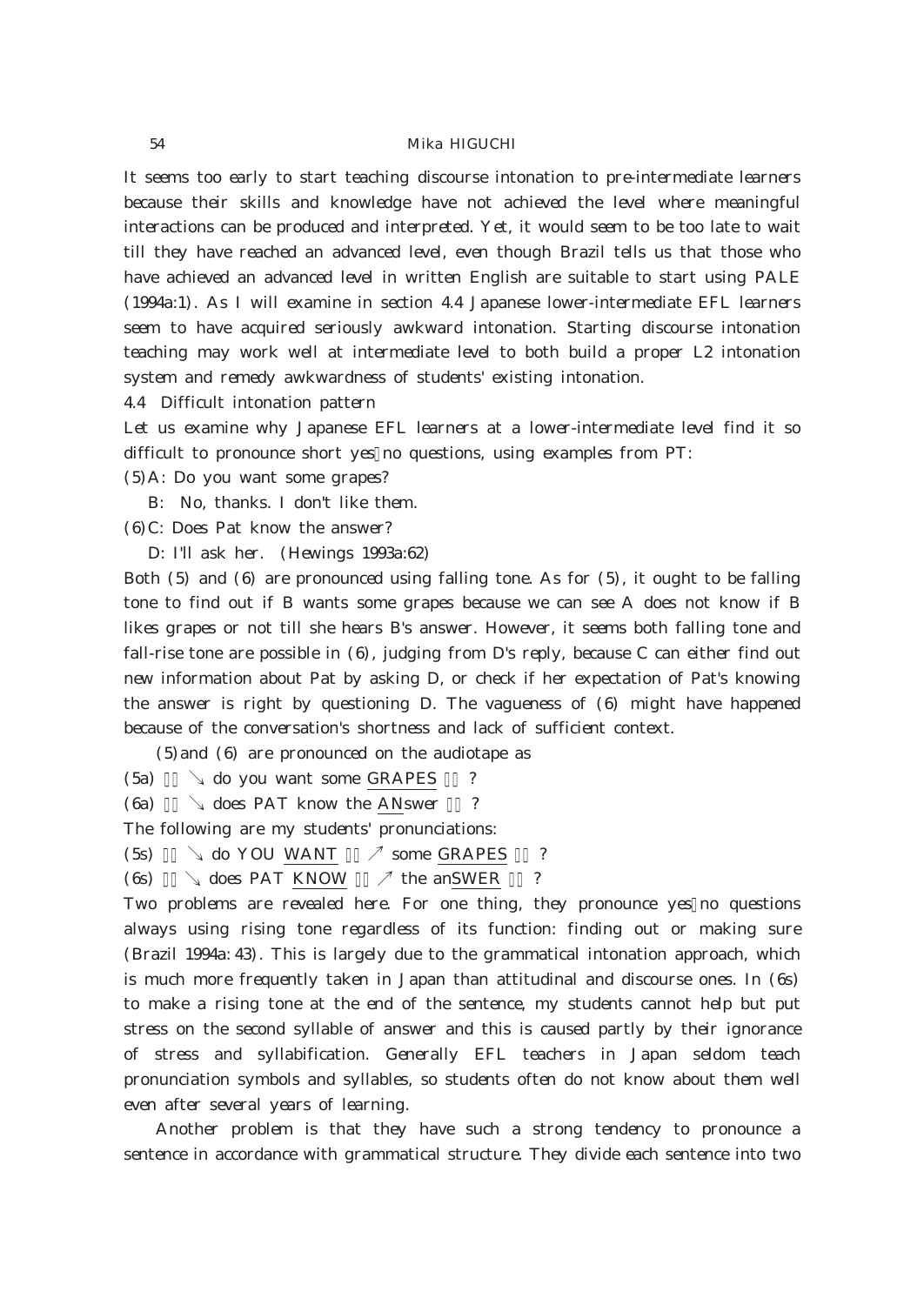tone units while each should be pronounced as a single unit as in native speaker's utterances. Each of the first tone units of (5s) and (6s) is a clause in the interrogative mood composed of an auxiliary verb, a subject and a main verb (Sinclair 1990:196) and each of the second units is a direct object (Spears 1991:56). As for the first tone units, they seem to pronounce each clause of the interrogative mood to emphasise that they are uttering an interrogative; thus they put prominent and tonic syllables on subjects and main verbs. As for the second tone units, they seem to stress what are affected by the action indicated by the main verbs.

My students toiled to correct their pronunciation and some could still not pronounce intonation patterns like (5a) and (6a) after attempting to do so many times. This problem is caused mainly by the tradition of Japanese EFL teaching that puts much more weight on grammar than on any other aspects, while pronunciation has received the least consideration. This case seems to suggest to us that the discourse intonation approach should be given to intermediate students too in order not to make their problems irremediable, since intonation generally becomes quite hard to correct and remedy after spending years of learning.

4.5 Intonation for communicative use

One reason why pronunciation teaching has been regarded poorly in Japan can be that educators and teachers have not considered the phase of spoken communication in L2 learning enough. Many of them and even many students are seemingly interested in obtaining good pronunciation but only to pronounce sentences for demonstration, not to speak to interact with others.

The discourse intonation approach can raise students awareness about spoken interaction. Brazil (1994a:3) emphasises the communicative aspect of intonation as he refers to that feature in PALE as follows:

it [PALE] makes its first objective an increased awareness of how the intonation system of English is used. This can only be done if we assume that language is being used to communicate, for intonation is the means whereby we organise our language into patterns that fit the present communicative need.

Teachers ought to bear this point in mind in teaching intonation and also try hard to make it understood by their students.

4.6 Appropriate texts for intermediate learners

Finally let us think of what will be appropriate texts for intermediate students to learn discourse intonation.

It seems fairly effective to select pseudo-real conversations from a main coursebook like the interview about racing pigeons in unit 3 of CES4. By using texts with which students have been through as listening and reading comprehension activities, they can be familiar with contexts of interaction as well as vocabulary and grammatical aspect of the texts, as Brazil suggests (1994b:4). Thus they can concentrate on matters of intonation alone while listening to the audiotape.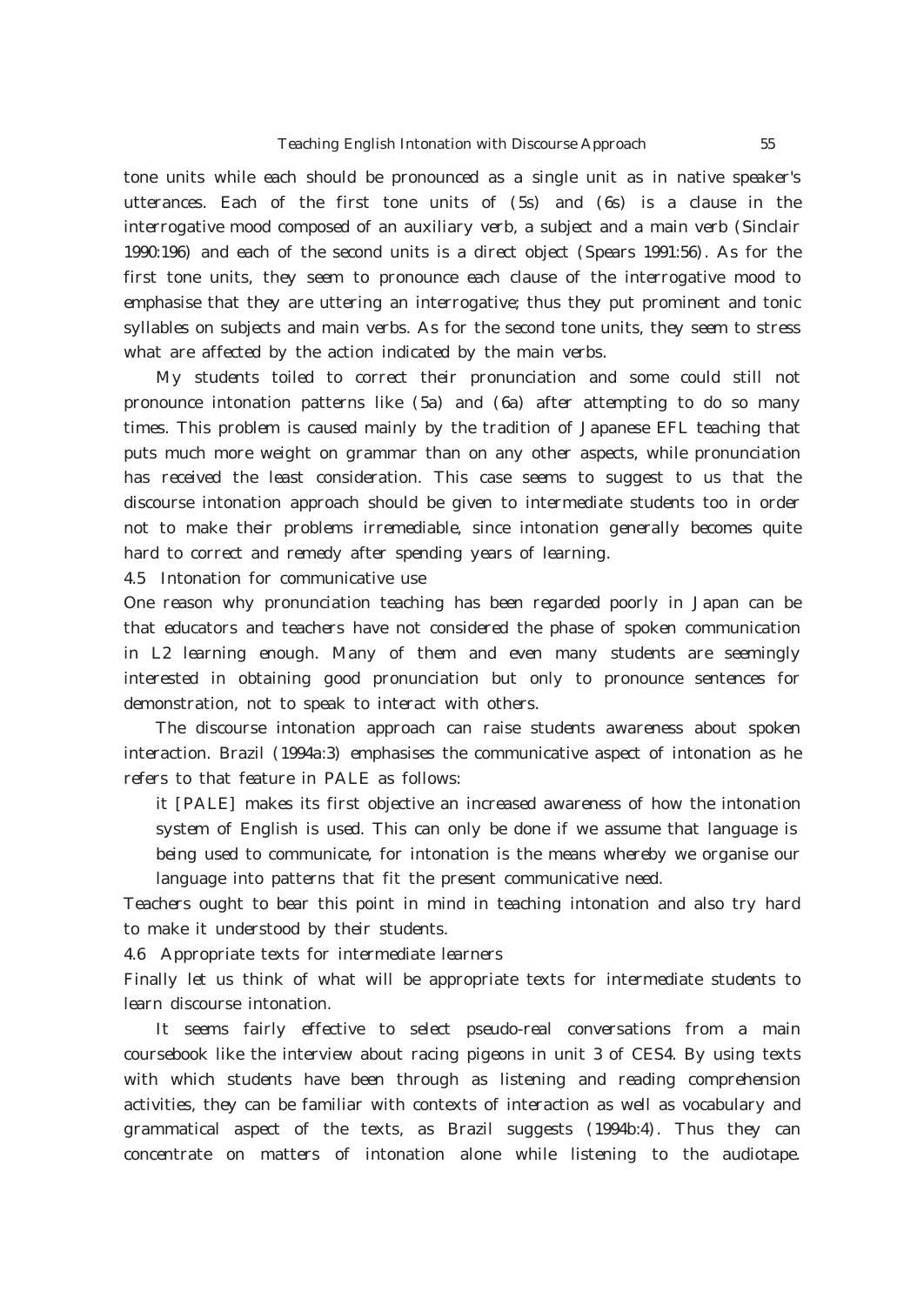Conversation style is better because students can hear how a spoken interaction proceeds. The quality of accompanying audiotapes is so vital that a teacher needs to examine both the text itself and the quality of the recording before using it for discourse intonation teaching. Communicative coursebooks often provide pseudo-real conversations, not in all the units but in many of them as CES4 does.

# 5 Conclusion

My lower-intermediate students showed great interest in grasping intonation analytically using discourse intonation system. It seemed to give them clues to follow a long conversation smoothly by letting them listen to the message tone unit by tone unit and grasp the essence of the talk from the prominence of the tone unit. Thus, discourse intonation surely contributes to effective training of intermediate students to become competent listeners.

What we have to think about next is how we can utilise the discourse intonation system to train students to become competent speakers. I suppose these problems could be solved by teaching them some basis of the theory of communicative use of intonation and devising effective activities in which they participate in real pseudo-real spoken interaction using discourse intonation system, in order to make them realise that communication means exchanging messages with each other in a co-operative manner to enable each participant to reach shared understanding. Through this kind of practice we may enable students to understand only in such interactive contexts can intonation play its own significant role.

# **Notes**

- 1. CES 4 consists of a student's book, a workbook, a teacher's book and a set of two audiotapes.
- 2. Roach (1991:135) considers that a foreign learner can acquire L2 intonation only by following the same process as a child does with its L1 intonation. Unless s he is wholly exposed to an English-speaking environment and regularly converses with native speakers, s he cannot obtain good competence in intonation.
- 3. Henceforth, in transcribing intonation patterns I use the symbols presented by Brazil (1994a,b): the tone unit boundary is indicated by two slashes ', prominent syllables by capital letters, tonic syllables by capital letters with underline, falling tone by '\,', fall-rise tone by '  $\nearrow$ ', and rising tone by ' $\nearrow$ '.
- 4. We were in the middle of advancing from levels 3 to 4 at that time.
- 5. To make the monologue suitable for my purpose, I retyped all the words in lower case letters and omitted all the punctuation marks in it. The original monologue and the retyped version are provided in Appendix E and F respectively.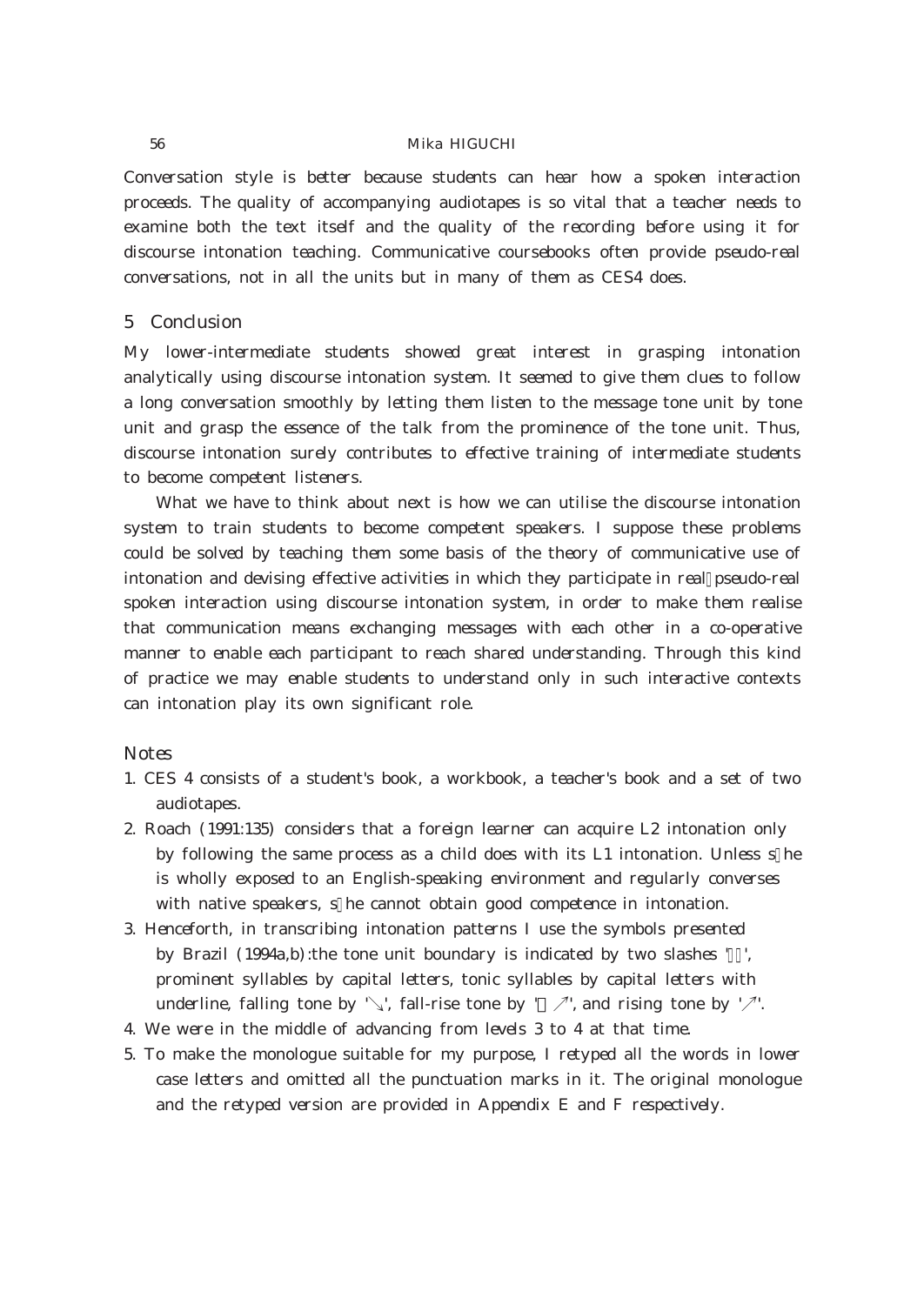References

- Bradford, B. (1998) Intonation in Context Teacher's Book. Cambridge: Cambridge University Press.
- Brazil, B. (1978) *Discourse Intonation II*, Discourse Analysis Monographs No.2. University of Birmingham.
- Brazil, B. and R. M. Coulthard and C. Johns. (1980) Discourse Intonation and Language Teaching. Harlow: Longman.
- Brazil. D. (1985) The Communicative Value of Intonation in English. Birmingham: University of Birmingham, English Language Research.
- Brazil, D. (1994a) Pronunciation for Advanced Learner's of English Student's Book. Cambridge: Cambridge University Press.
- Brazil, D. (1994b) Pronunciation for Advanced Learners of English Teacher's Book. Cambridge: Cambridge University Press.
- Brazil, D. (1995) The Communicative Value of Intonation in English. Cambridge: Cambridge University Press.
- Cauldwell, R. and M. Allen (1997) *Phonology*. Birmingham: The Centre for English Language Studies, The university of Birmingham.
- Hewings, M. (1993a) Pronunciation Tasks Student's Book. Cambridge: Cambridge University Press.
- Hewings, M. (1993b) *Pronunciation Tasks Teacher's Book*. Cambridge: Cambridge University Press.
- Littlejohn, A. and D. Hicks (1998a) Cambridge English for Schools Student's Book 3. Cambridge: Cambridge University Press.
- Littlejohn, A. and D. Hicks (1998b) Cambridge English for Schools Teacher's Book 3. Cambridge: Cambridge University Press.
- Littlejohn, A. and D. Hicks (1998c) Cambridge English for Schools Student's Book 4 Cambridge: Cambridge University Press.
- Littlejohn, A and D. Hicks (1998d) Cambridge English for Schools Workbook 4. Cambridge: Cambridge University Press.
- Littlejohn, A. and D. Hicks (1998e) Cambridge English for Schools Teacher's Book 4. Cambridge: Cambridge University Press.
- McCarthy, M. (1991) Discourse Analysis for Language Teachers. Cambridge: Cambridge University Press.
- Monbusho [Ministry of Education] (1999) Gakushu Shidou Youryou Koutougakkou Gaikokugo Eigo. [Guidelines for Foreign English language at Senior High Schools.
- ] Tokyo: Kairyudo Co.,Ltd.
- Roach, P. (1991) English Phonetics and Phonology. Cambridge: Cambridge University Press.
- Sinclair, J. et al. *Collins Cobuild English Grammar*. London: Harper Collins Publishers. Spears, R. (1991) NTC's Dictionary of Grammar Terminology. Chicago: National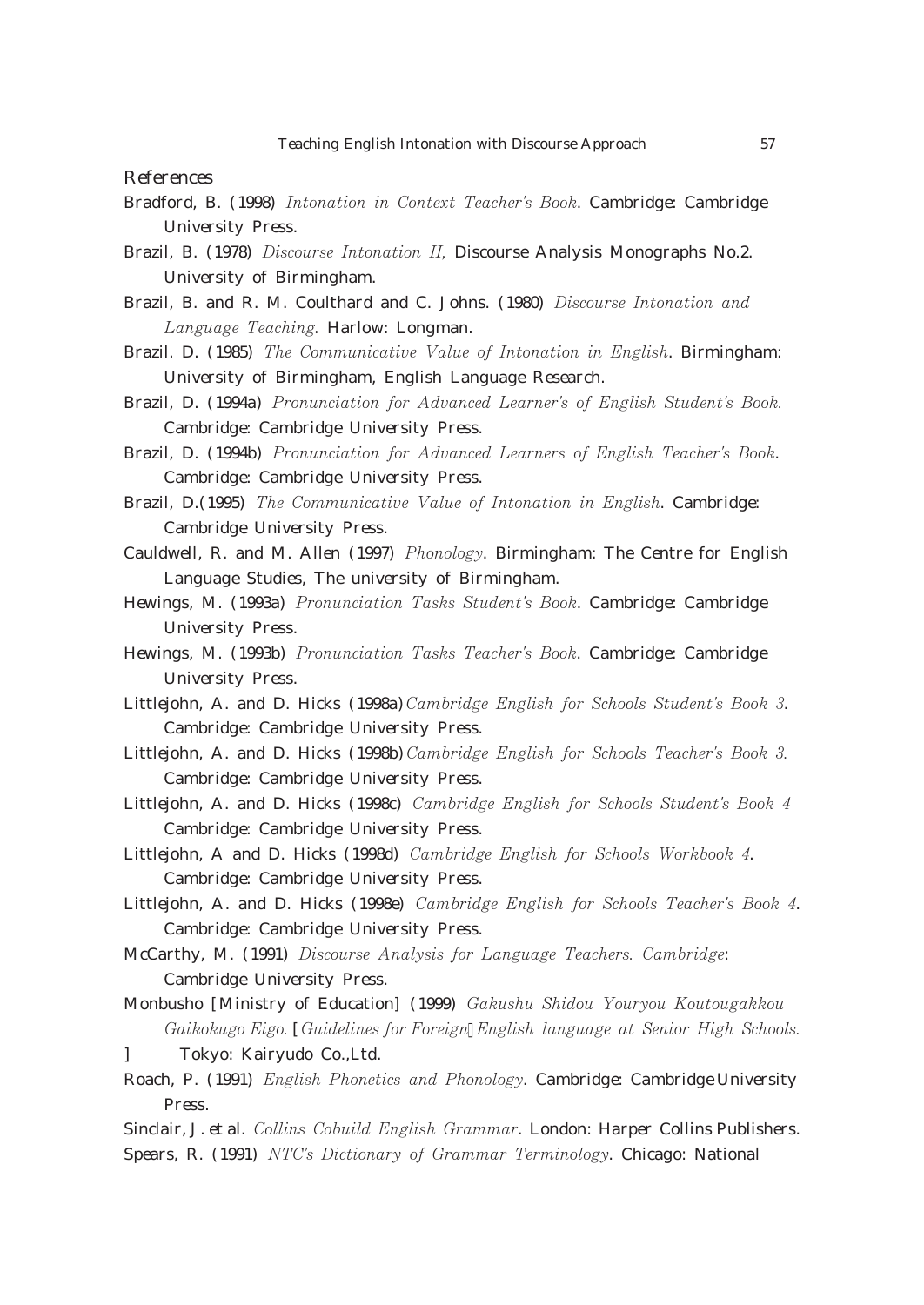Textbook Company.

Taniguchi, K. (1998) *Eigo Kyouiku heno Philosophy.* [*The Philosophy of Innovative* English Instruction.] Tokyo: Taishukan-shoten.

APPENDIX A: excerpt from the revised guidelines by the ministry of education (1999) I Basic policy on the revision

- (i) Foreign language teaching further emphasises developing students' communicative ability in practice from the viewpoint of enabling students to cooperate with people all over the world and to have cultural exchanges among nations briskly. For this aim, it is necessary to develop students' attitudes to briskly communicate with others and broaden their outlook on life and understand and respect different cultures through foreign language learning.
- (ii) Aiming to develop students' communicative ability in practice, the teacher should attempt to give lessons focusing on the real uses of the target language.
- (iii) Foreign language should be treated as a compulsory subject at junior and senior high schools from the standpoint regarding every student's need to acquire basic and practical ability to communicate using foreign language enough to have everyday conversation and exchange simple information to go along with the progress of current internationalisation. For this reason, English should be treated as a compulsory subject at junior high schools since the language is widely used as a communicative tool throughout the world.
- II Specific items to be revised

# At senior high schools

In teaching the target language connecting organically the four aspects of language activities (reading, writing, listening and speaking) based on the course at junior high school, the following are to be improved from the viewpoint of further filling the teaching which meets individual students' need, as well as developing communicative ability in practice.

- (i) The English courses consist of 'Oral communication I', 'Oral communication II', 'English I', 'English II', 'Reading' and 'Writing'.
- (ii) 'Oral communication I' is organised by emphasising spoken communication such as 'listening' and 'speaking', based on the course at junior high school. In this course activities such as simple role play, speech, discussion and exercises which can be the basis of these activities should be included to enable students to present their own opinions putting information and ideas in order and develop their ability to discuss and express themselves in English.
- (iii) 'Oral communication II' is organised to further develop communicative activities in spoken English such as 'listening' and 'speaking' based on 'Oral communication I'.
- (iv) 'English I' is aimed to further study items learned at junior high school and connect collectively and organically the four aspects of language learning, i.e., 'listening', 'speaking', 'reading' and 'writing', with communicative activities.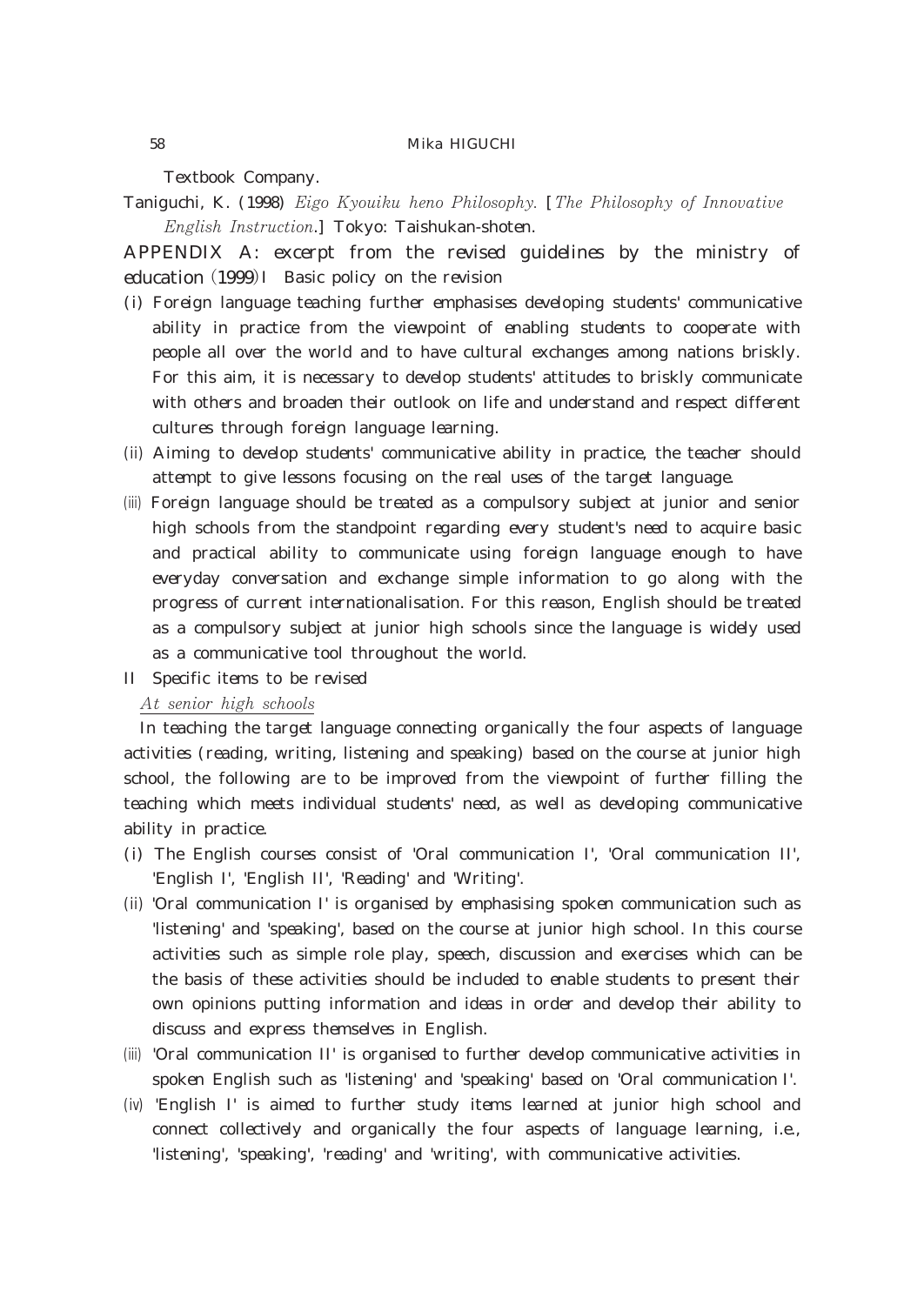- (v) 'English II' is based on 'English I' to aim to further teach communicative activities.
- (vi) 'Reading' is aimed to develop students' ability in written communication such as reading English texts to quickly and properly grasp the information and writer's intention to suit various occasions and purposes.
- (vii) 'Writing' is aimed to develop student's ability in written communication such as conveying information and their own ideas properly by writing English texts to suite various occasions and purposes.
- (viii) Language activities, language materials, lesson materials and devices for teaching should be revised regarding each subject's aim, following the similar concepts at junior high school.
- (ix) Students must take 'Oral communication II' after completing 'Oral communication I', 'English II' after 'English I'. 'Reading' and 'Writing' should be taken after they complete 'Oral English I' or 'English I'.

(x) As for other foreign languages besides English, the language course's organisation, content and teaching method should be flexibly treated, and the language should be

encouraged to be learned with regard to local needs and each school's situation.

(from Ministry of Education Guidelines for English Foreign Language at Senior High Schools 1999, pp.3-5) (trans. mine.)

# APPENDIX B

INTERVIEWER: Mick, you have an unusual hobby. Can you tell us about it? MICK: Yes, right. We race pigeons.

- : How do you do that?
- : Well, we take the pigeon a long way away from its home and then we see how long it takes for it to fly back. You know, pigeons can be trained to fly back to where they live.
- I: But aren't all pigeons the same?
- M: Oh no, no! You have to train them.
- : Train them?
- M: Yes, that's right. First we take them a short way from home and let them fly back. We start with perhaps just a distance of 10 or 15 kilometres and then gradually increase it. Then we have competitions.
	- : And how far do they fly in competitions?
- M: Well, there are different competitions. National competitions can be about 800 kilometres but there are also international competitions of one and a half thousand kilometres or more.
	- : One and a half thousand kilometres! That's a long way.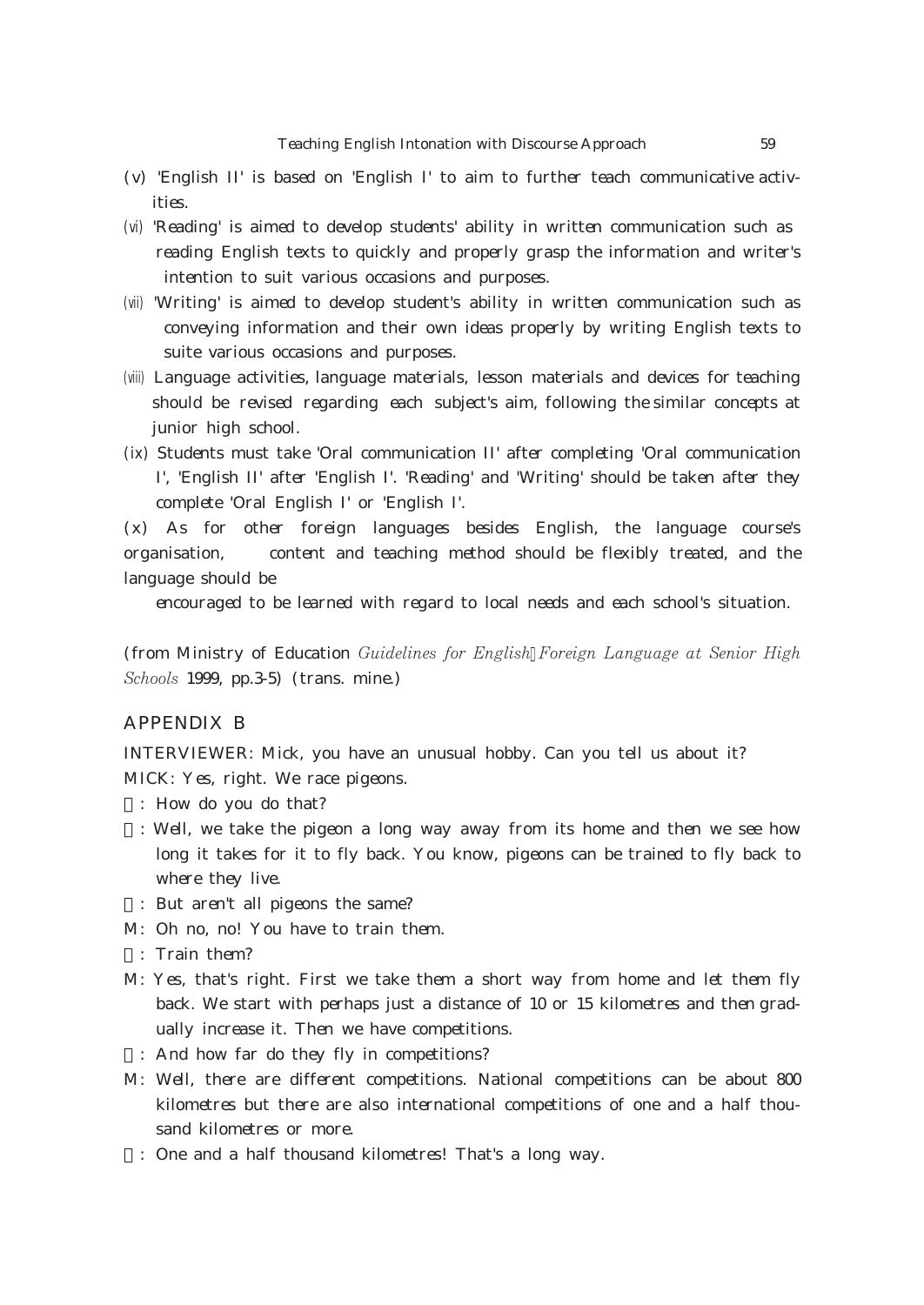- M: Yes, that's right. We have to be careful to give them the right feed, to maintain their energy and not make them fat. We also have to make sure that their wings and feathers are in a good condition.
	- : This all sounds very complicated.
- M: It is. It's a science as well as a hobby!
- I: One last question, Mick. How long does it take a pigeon to fly one and a half thousand kilometres?
- M: Well, that would take about two days. They usually fly at about 70 or 80 kilometres an hour, although some birds can fly at over 140 kilometres an hour.
	- : That's fascinating, Mick.

(from Littlejohn and Hicks Cambridge English for Schools Teacher's Book 4 1998, pp.29-30)

### APPENDIX C

Approximately one third of our life is spent asleep but when I started to think about sleep, I realised that my mind was completely blank. All I knew was that all creatures go to sleep at some point in 24 hours. To find out more, I went to spend a weekend with Dr Hernandez, director of the local Sleep Laboratory. I took a long list of questions to ask her.

First of all, I wanted to know why we sleep. Dr Hernandez said:

"Well, years ago we didn't really know, but recent science has shown that people who don't sleep enough soon get ill and often die." So it seems that when we sleep our bodies are being "repaired". She went on to say that a lot of natural chemicals come into our blood while we sleep and these can help cure minor illnesses such as colds.

I wondered if our bodies experience any other changes while sleep. Dr Hernandez replied:

"In some stages of sleep the heart rate and our breathing slow down but in other stages the opposite happens - the heart rate increases and our breathing becomes quite rapid. During the night our body temperature drops by one or two degrees too."

In the laboratory there were six volunteers fast asleep with wires attached to their heads. The wires were connected to a monitor. The monitor was measuring the brain's electrical activity and showed which of the four stages of sleep the volunteer were in.

I wanted to know what happened in the different stages. Dr Hernandez explained:

"After we have slept through the four stages - which takes about 40 minutes - we then go backwards through the stages again, four, three, two, one. Stage four is the deepest sleep. Each stage is deeper than the one before. Look now at the volunteer's eyes. Those rapid eye movements (REM) are telling us that they are dreaming. If we wake them up now they'll remember their dreams quite clearly."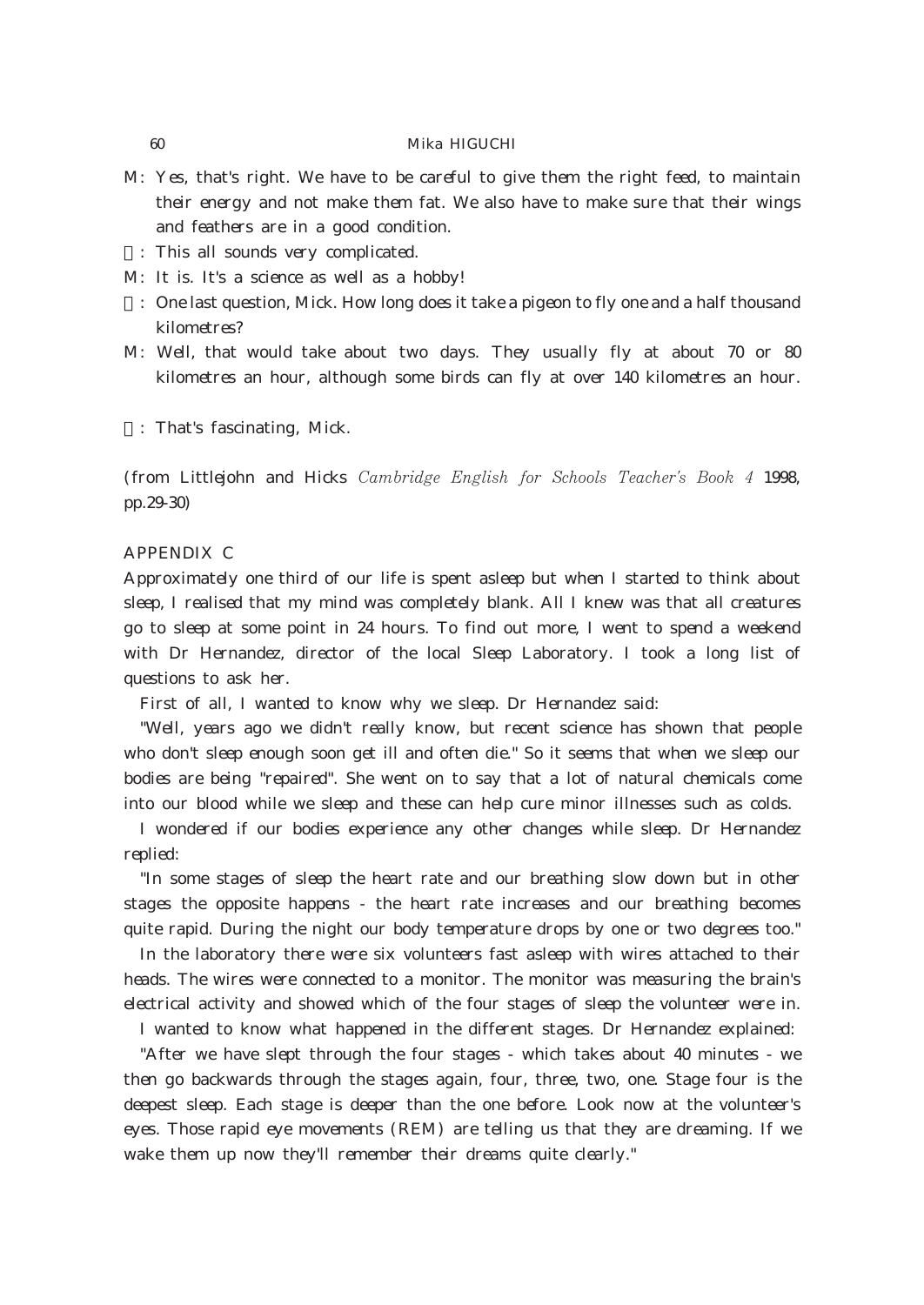Then it was my turn to be a volunteer. I started to listen to some instructions and ... yawn ... yawn ...

(from Littlejohn and Hicks Cambridge English for Schools Student's Book 4 1998, p.113)

# APPENDIX D

- 1 A: So, it was a good holiday job?
	- B: Well, it was very interesting.
- 2 A: What was the food like?
- B: Oh, I hadn't had that kind of food before.
- 3 A: So what did you have to do in the sleep lab?
	- B: Well, we had to try and do different kinds of puzzles.
- 4 A: You did puzzles all the time?
	- B: Yes, and sometimes we had discussions.
- 5 A: Didn't you get tired?
	- B: It was incredible after 48 hours without sleep.
- 6 A: Did you have to do anything else?
	- B: Oh, yes, lots of things.

(from Littlejohn and Hicks Cambridge English for Schools Workbook  $4$  1998, p.76)

# APPENDIX E

Thank you for coming to visit. It's nice to know that so many people are still interested in me. I am pretty old now - nearly 5,000 years old.

I've had an interesting life but it hasn't always been easy. In the beginning I was a small circle and I was made of wood. In the winters, when there was a lot of snow and ice, my wood broke. Then people brought big stones from far away and made these big circles. That was much better.

But then there were wars, and soldiers started to climb and fight all over me. When the soldiers went away, farmers used to come in the night and take some of my small stones to build houses and walls for their fields.

A lot of people used to come here for picnics and they liked to climb on me and write their names on some of my stones. You can see the graffiti. They wrote some of the names with knives. That was very painful!

About fifty years ago, some men came and build a road right next to me. Then more and more cars and heavy lorries and coaches came - not 100 metres from some of my best stones! A lot of my stones started to fall off! I began to feel very old. The air became very dirty from the traffic fumes and my stones became very dirty. Some of them were almost black!

But now, I feel a bit stronger. Some people have come to try to repair me and look